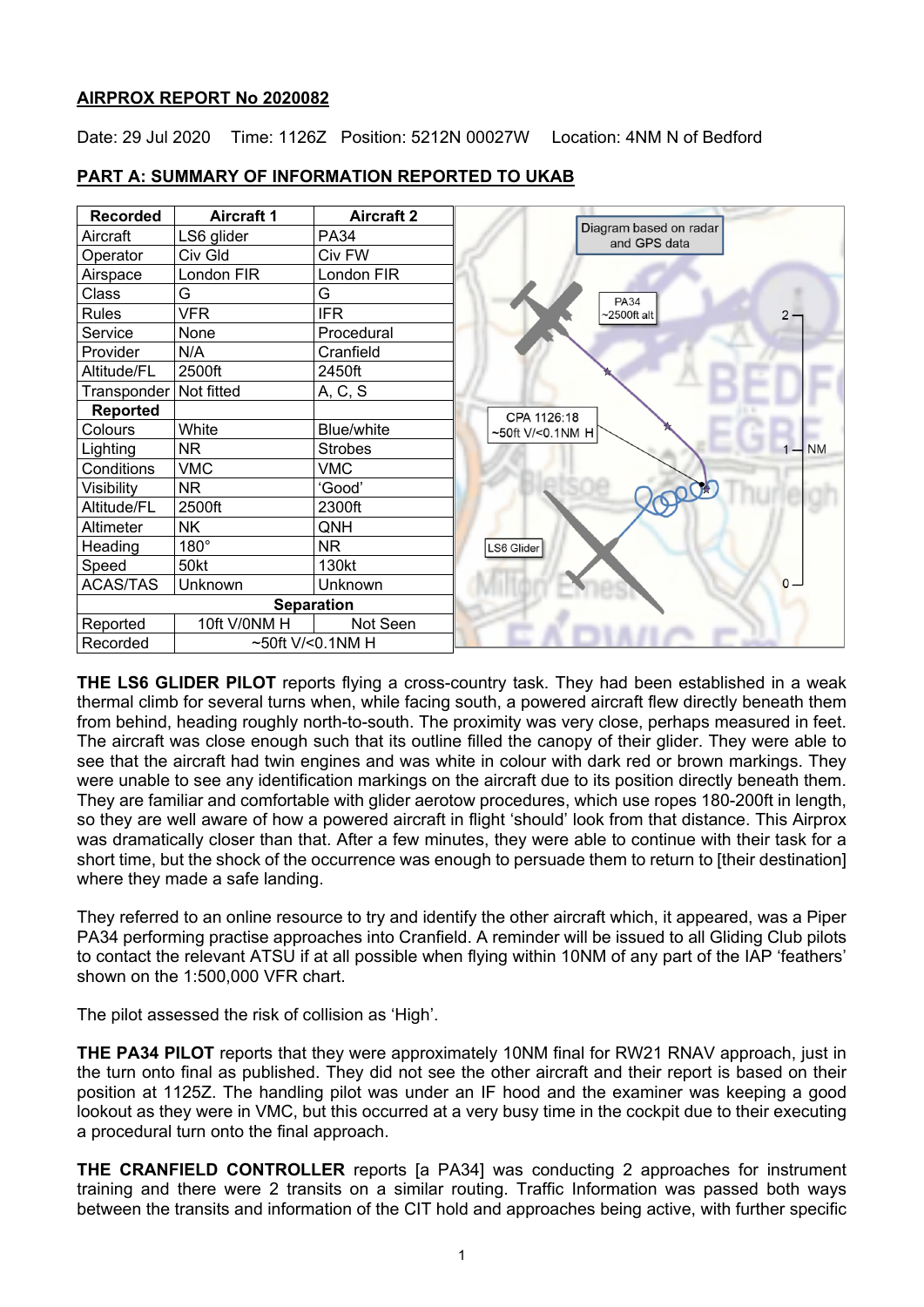Traffic Information given later as they went through the overhead. There were a few gliders that called a lot later on that day, but the controller did not recollect any on frequency during this period.

**THE CRANFIELD SATCO** reports that they consulted the Flight Progress Strips (FPS) and listened to the RT recordings. The RT did not indicate that there was a glider on frequency at the time of the reported incident, and the aircraft involved did not report any issues. The FPS did not indicate that there was a glider on frequency or in receipt of a service from Cranfield. The ATCO was unaware that gliding was taking place at the time.

#### **Factual Background**

The weather at Cranfield was recorded as follows:

METAR EGTC 291120Z 25010KT 210V300 9999 BKN038 18/10 Q1020=

#### **Analysis and Investigation**

#### **UKAB Secretariat**

Analysis of the NATS radar replay revealed an intermittent (approximately 2 or 3 individual radar sweeps) primary contact in the vicinity of the reported Airprox. However, the radar returns were neither identifiable nor consistent enough to be directly attributable to the glider involved in the Airprox. The glider pilot did, however, provide a GPS log file which, when analysed alongside the NATS radar replay, confirmed the proximity of the 2 aircraft in the location reported. CPA was measured as occurring at 1126:18Z and it was possible to establish a vertical separation of ~50ft (measured from 2 different sources) with a horizontal separation of <0.1NM.



Figure 1 – Extract of Cranfield RNP RW21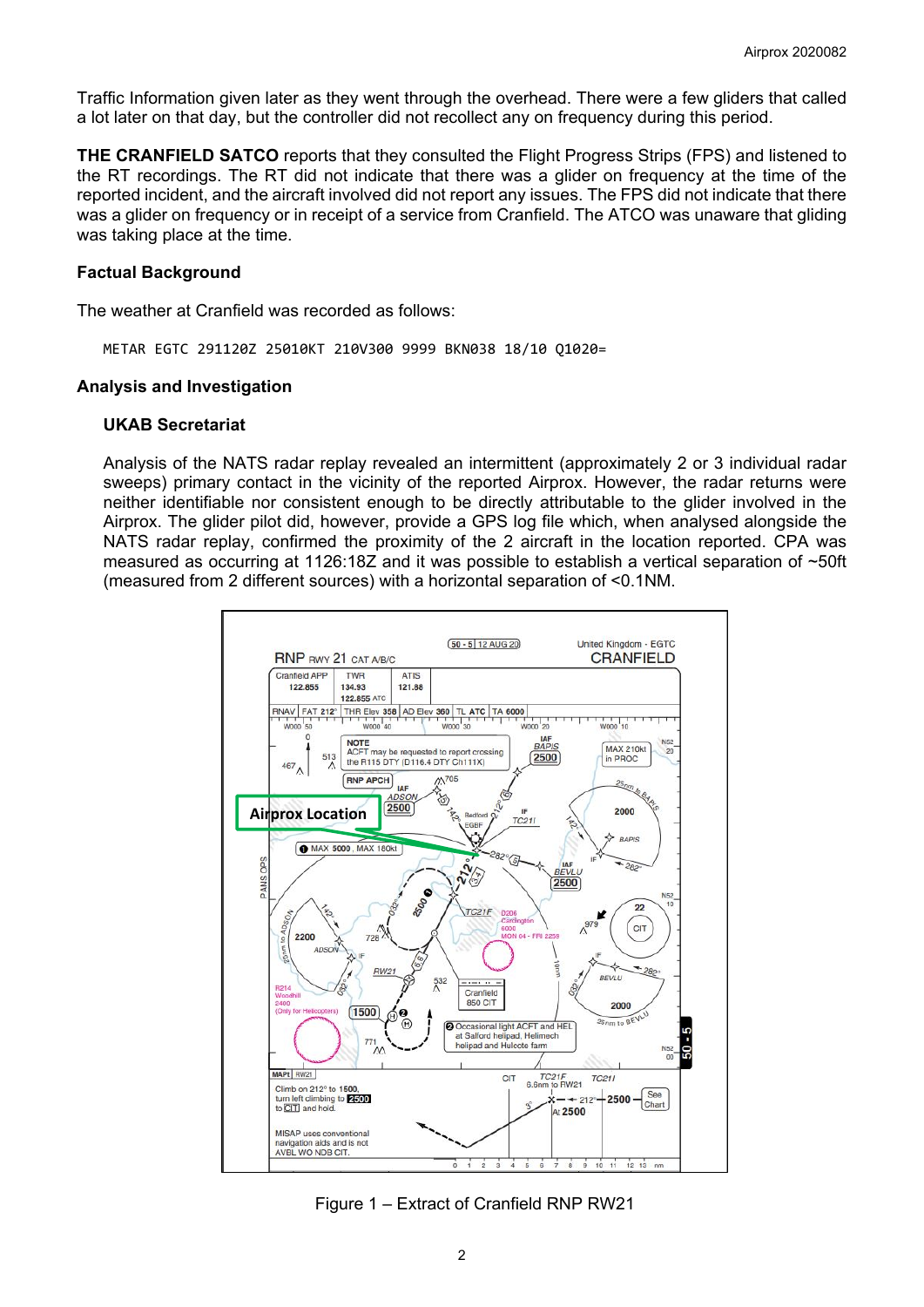The LS6 glider and PA34 pilots shared an equal responsibility for collision avoidance and not to operate in such proximity to other aircraft as to create a collision hazard.[1](#page-2-0) If the incident geometry is considered as overtaking then the LS6 glider pilot had right of way and the PA34 pilot was required to keep out of the way of the other aircraft by altering course to the right.<sup>[2](#page-2-1)</sup>

# **Comments**

# **BGA**

This Airprox happened some distance from the IAP 'feathers' as marked on VFR charts, but nevertheless on the procedure that was being followed by the PA34. UKAB has previously recommended (ref 2014097 and 2014126) that the CAA make it simpler for GA pilots to visualise Instrument Procedures located in Class G, and this incident reinforces that need. The LS6 would have been well advised to contact Cranfield, especially in view of their track leading up to the Airprox, but as there is no Radar at Cranfield the best service that could have been provided was generic Traffic Information.

The absence of compatible EC systems also removed a useful barrier.

The suggestion in the legend of the VFR chart that 'Pilots intending to fly within 10NM of any part of the IAP symbol are strongly advised to contact the aerodrome ATSU' is not drawn from either the AIP or the Skyway Code, and is in many cases impracticable due to the proximity of aerodromes. That said, Cambridge Gliding Club (where the LS6 was based) has already issued guidance to all their pilots and is in discussion with Cranfield.

### **Summary**

An Airprox was reported when an LS6 glider and a PA34 flew into proximity 4NM north of Bedford at 1126Z on Wednesday 29<sup>th</sup> July 2020. The LS6 glider pilot was operating under VFR in VMC and was not in receipt of an Air Traffic Service; the PA34 pilot was operating under IFR in VMC and was in receipt of a Procedural Service from Cranfield.

# **PART B: SUMMARY OF THE BOARD'S DISCUSSIONS**

Information available consisted of reports from both pilots, radar photographs/video recordings, GPS log files, a report from the air traffic controller involved and a report from the appropriate operating authority. Relevant contributory factors mentioned during the Board's discussions are highlighted within the text in bold, with the numbers referring to the Contributory Factors table displayed in Part C.

Due to the exceptional circumstances presented by the coronavirus pandemic, this incident was assessed as part of a 'virtual' UK Airprox Board meeting where members provided a combination of written contributions and dial-in/VTC comments.

The Board first considered the actions of the LS6 Glider pilot and heard from a glider member that this had been a very close encounter that had shaken the glider pilot. A glider member mentioned that the advice on the 1:500,000 VFR chart for 'Pilots intending to fly within 10NM of any part of the IAP symbol are strongly advised to contact the aerodrome ATSU' can be, in certain parts of the UK, impossible to achieve due to overlapping areas. Furthermore, previous similar occurrences had led to the Board making a recommendation that the presence of instrument procedures in Class G airspace be made more accessible for GA pilots by depicting the holds (as a minimum) on VFR charts. The recommendation was rejected with the following justification:

• The Aeronautical Information Management Working Group has discussed the UKAB proposals. It has been agreed by those present that the holds should not appear on the VFR chart, the thinking being that their inclusion would add to the general 'clutter' on the charts, something that they are actively seeking

<span id="page-2-0"></span><sup>1</sup> SERA.3205 Proximity.

<span id="page-2-1"></span><sup>&</sup>lt;sup>2</sup> SERA.3210 Right-of-way (c)(3) Overtaking.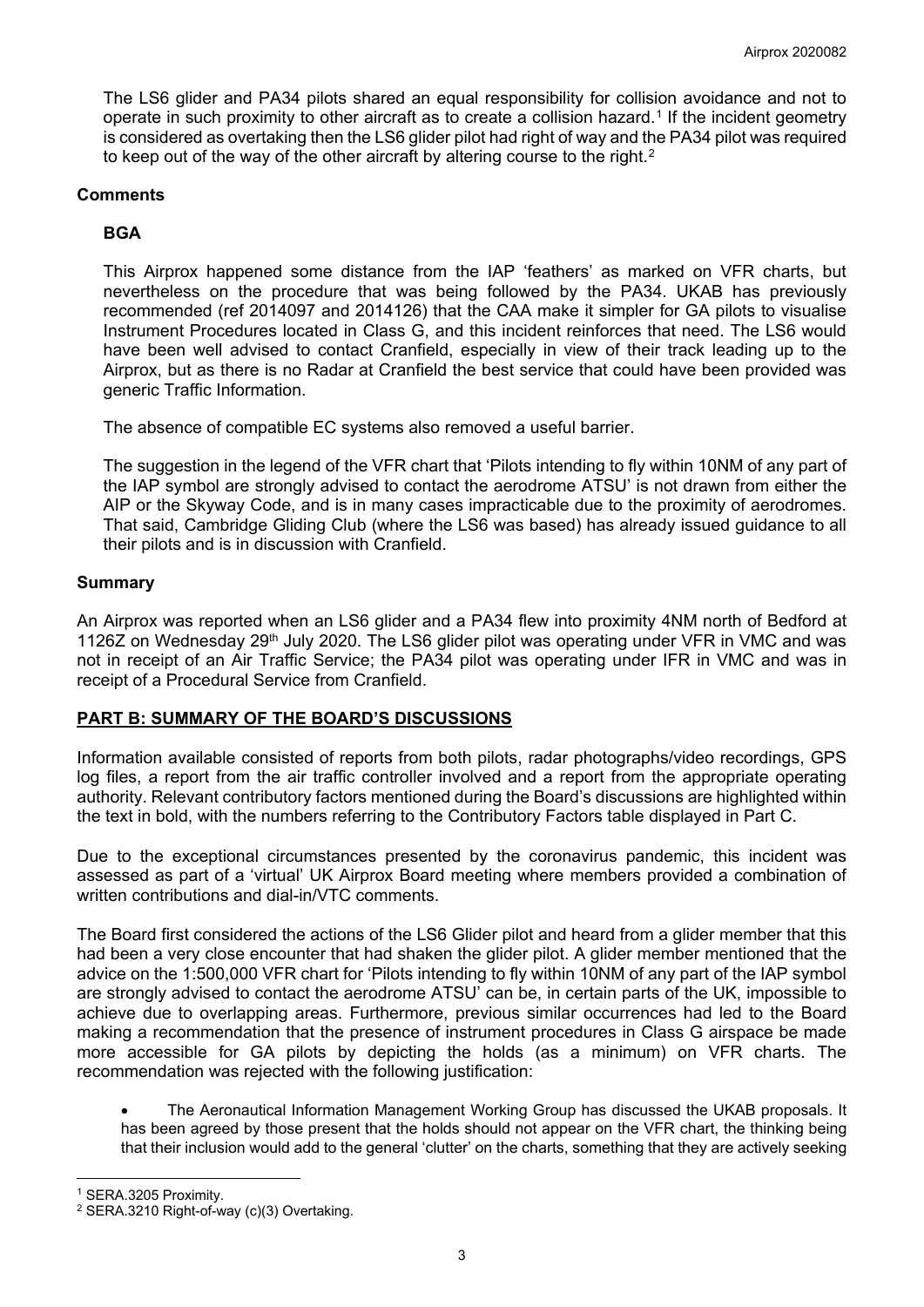to reduce; additionally there is in fact no requirement in Annex 4 to depict such holds on VFR charts. The group also considered the recommendation for a separate chart depicting terminal holding patterns, but all agreed the size and scale of the chart required would render the depiction of the holds as unusable.

Some members felt that the proliferation of RNAV approaches will likely lead to an increase in procedures outside controlled airspace, and that depicting Initial Approach Fixes on VFR charts may be something that could be considered in future; however, the Board stopped short of making a Safety Recommendation in this regard. Ultimately, members agreed that although there had been no specific regulatory requirement to do so, when they had found themselves in the vicinity of an airfield with a published instrument approach procedure the glider pilot may have been better served in contacting Cranfield and informing the controller of their presence (**CF2, CF3, CF4**). As it was, with no prior warning of the presence of the PA34 (**CF5**), the glider pilot had had to rely on their lookout to detect the other aircraft and they had only spotted the PA34 as it flew beneath them (**CF8**). The Board also heard from a CAA advisor that work had been undertaken within the last year to address the perceived reluctance of some glider pilots to contact Air Traffic Service Units (notwithstanding that there is no regulatory requirement for glider pilots to possess an RT licence); there is an ongoing education of the importance of communicating in the air and the CAA is working to better allow glider pilots to communicate with Air Traffic Service providers.

Turning to the actions of the PA34 pilot and the Cranfield controller, members quickly agreed that, without any knowledge of the presence of the glider flying in the vicinity of the instrument approach procedure, the controller had had no situational awareness of the relative proximity of the 2 aircraft and therefore had not been in the position to warn either of the pilots of the presence of the other aircraft, thus denying each of them this situational awareness (**CF1, CF5**). For their part, the PA34 pilot had been under a high workload attempting to capture the final approach track and the Board felt that, similarly, the PA34 instructor's lookout would have been reduced due to the requirement for them to monitor the student's performance during this phase of flight and that this legitimate distraction had been contributory to the Airprox (**CF6**). The Board heard from a GA member with experience as an examiner that the use of Instrument Flying screens, designed to prevent the student from using visual references, can also impede the instructor's/examiner's lookout and that this may have been a factor, as well as the acknowledged low visual signature of gliders in general, in the PA34 crew not having seen the LS6 glider as it passed overhead (**CF8**).

There then followed a lengthy discussion on the interoperability of Electronic Conspicuity devices. Whilst it was unclear in this case if either aircraft had been fitted with and EC device – neither pilot had supplied that information to the UKAB in their Airprox report – members felt that it would have been likely that the glider would have been carrying a FLARM device and the PA34 would possibly have had a TAS or TCAS fitted. Members noted that these 2 systems cannot interoperate and that a solution where all aircraft can detect the presence of other aircraft is essential if this barrier to mid-air collision is to be fully employed. The Board was heartened to hear from a CAA advisor that work is underway to identify not only a common protocol for all air users, but also a concept in which the utilisation by ground elements (notably, Air Traffic Service providers) of the myriad cooperative surveillance systems could be more widely applied.

Members finally considered the risk involved in this encounter. The Board took into account the glider pilot's reported separation and assessment of collision risk, noting that the PA34 pilot had not seen the glider and therefore had been unable to provide that information. They also considered the measured CPA from the radar trace of the PA34 and the GPS file provided by the glider pilot. Although there will always be a degree of inaccuracy when comparing the recorded data from 2 different sources, it was clear to the Board that there had been very little lateral and vertical separation and, given that neither pilot had seen the other aircraft in time to take any meaningful avoiding action, the separation that had been present had been purely providential. Members therefore agreed that a serious risk of collision had existed (**CF7**) and it had been completely by chance that the 2 aircraft had not hit each other; Risk Category A.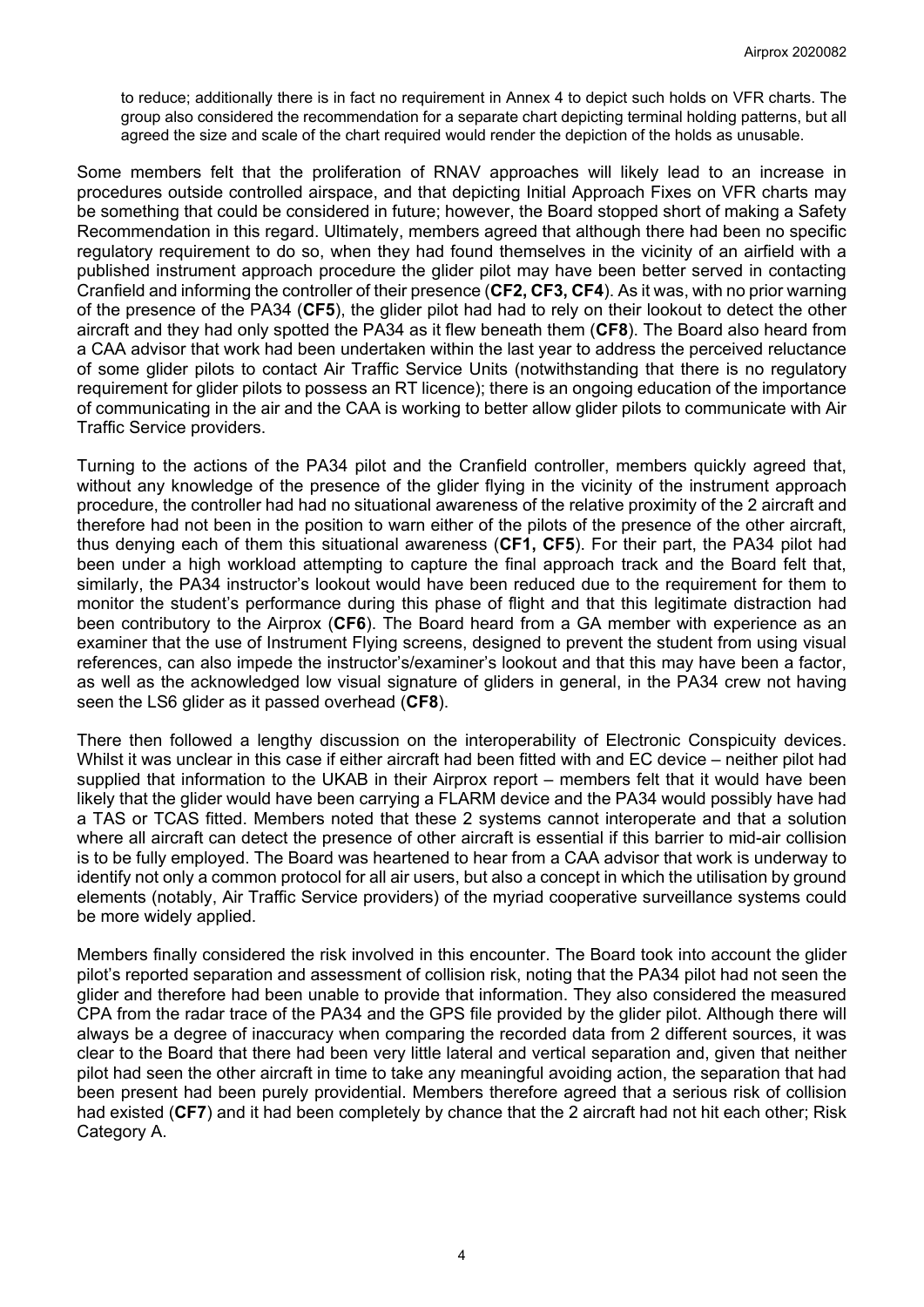# **PART C: ASSESSMENT OF CONTRIBUTORY FACTORS AND RISK**

# Contributory Factors:

|           | 2020082                                                        |                                                                                             |                                                                      |
|-----------|----------------------------------------------------------------|---------------------------------------------------------------------------------------------|----------------------------------------------------------------------|
| <b>CF</b> | Factor                                                         | <b>Description</b>                                                                          | Amplification                                                        |
|           | <b>Ground Elements</b>                                         |                                                                                             |                                                                      |
|           | • Situational Awareness and Action                             |                                                                                             |                                                                      |
| 1         | Contextual                                                     | • Situational Awareness and Sensory Events                                                  | The controller had only generic, late or no Situational<br>Awareness |
|           | <b>Flight Elements</b>                                         |                                                                                             |                                                                      |
|           | • Tactical Planning and Execution                              |                                                                                             |                                                                      |
| 2         | <b>Human Factors</b>                                           | • Insufficient Decision/Plan                                                                | Inadequate plan adaption                                             |
| 3         | <b>Human Factors</b>                                           | • Accuracy of Communication                                                                 | Ineffective communication of intentions                              |
| 4         | <b>Human Factors</b>                                           | • Communications by Flight Crew with ANS                                                    | Pilot did not communicate with appropriate ATS<br>provider           |
|           | • Situational Awareness of the Conflicting Aircraft and Action |                                                                                             |                                                                      |
| 5.        | Contextual                                                     | • Situational Awareness and Sensory Events                                                  | Pilot had no, late or only generic, Situational Awareness            |
|           | • See and Avoid                                                |                                                                                             |                                                                      |
| 6         | <b>Human Factors</b>                                           | • Distraction - Job Related                                                                 | Pilot looking elsewhere                                              |
|           | Contextual                                                     | . Near Airborne Collision with Aircraft, Balloon,<br>Dirigible or Other Piloted Air Vehicle | Piloted air vehicle                                                  |
| 8         | <b>Human Factors</b>                                           | • Monitoring of Other Aircraft                                                              | Non-sighting or effectively a non-sighting by one or both<br>pilots  |

#### Degree of Risk: A

### Safety Barrier Assessment<sup>[3](#page-4-0)</sup>

In assessing the effectiveness of the safety barriers associated with this incident, the Board concluded that the key factors had been that:

#### **Ground Elements:**

**Situational Awareness of the Confliction and Action** were assessed as **ineffective** because the Cranfield controller did not know of the presence of the LS6 glider and, therefore, could not warn the PA34 pilot.

#### **Flight Elements:**

**Tactical Planning and Execution** was assessed as **partially effective** because the LS6 glider pilot was flying within 10NM of an airfield with an Instrument Approach Procedure and did not call the Cranfield controller.

**Situational Awareness of the Conflicting Aircraft and Action** were assessed as **ineffective** because neither the LS6 glider pilot nor the PA34 pilot were aware of the presence of each other's aircraft.

**See and Avoid** were assessed as **ineffective** because neither pilot saw the other aircraft in enough time to take action to materially increase separation.

<span id="page-4-0"></span><sup>&</sup>lt;sup>3</sup> The UK Airprox Board scheme for assessing the Availability, Functionality and Effectiveness of safety barriers can be found on the [UKAB Website.](http://www.airproxboard.org.uk/Learn-more/Airprox-Barrier-Assessment/)